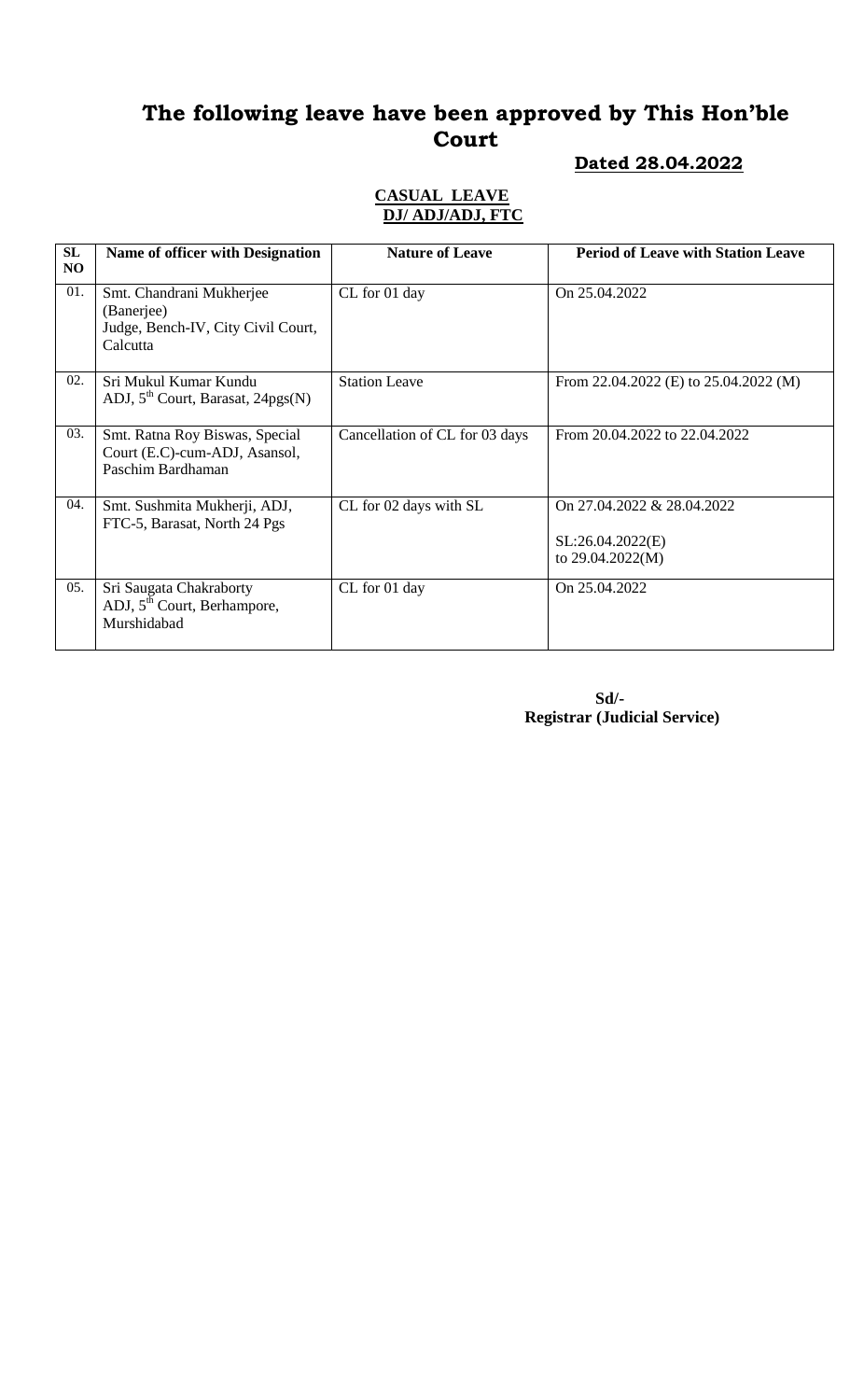# **The following leave have been approved by This Hon'ble Court**

#### **Dated 28.04.2022**

#### **CASUAL LEAVE DJ/ ADJ/ADJ, FTC**

| $\overline{\text{SL}}$<br>NO | Name of officer with Designation                                                            | <b>Nature of Leave</b> | <b>Period of Leave with Station Leave</b> |
|------------------------------|---------------------------------------------------------------------------------------------|------------------------|-------------------------------------------|
| 01.                          | Mr. Ataur Rahman<br>ADJ, Bishnupur, Bankura                                                 | CL for 03 days with SL | From 02.05.2022 to 04.05.2022             |
|                              |                                                                                             |                        | SL:30.04.2022(E) to 05.05.2022(M)         |
| 02.                          | Sri Aloke Kumar Choudhury<br>ADJ, FTC-II, Islampur, Uttar Dinajpur                          | CL for 01 day with SL  | On 30.04.2022                             |
|                              |                                                                                             |                        | SL: 28.04.2022 (E) to 02.05.2022 (M)      |
| 03.                          | Sri Abhijit De<br>ADJ, FTC-III, Krishnagar, Nadia                                           | CL for 01 day with SL  | On 02.05.2022                             |
|                              |                                                                                             |                        | SL:30.04.2022(E) to 03.05.2022(M)         |
| 04.                          | Smt. Dipali Shrivastwa (Sinha)<br>ADJ, FTC, Dubrajpur, Birbhum                              | CL for 01 day with SL  | On 02.05.2022                             |
|                              |                                                                                             |                        | SL:30.04.2022(E) to 04.05.2022(M)         |
| 05.                          | Sri Lilamoy Mondal<br>ADJ, 2 <sup>nd</sup> Court, Islampur, Uttar Dinajpur                  | CL for 01 day with SL  | On 30.04.2022                             |
|                              |                                                                                             |                        | SL: 28.04.2022 (E) to 02.05.2022 (M)      |
| 06.                          | Sri Prasenjit Biswas<br>Chief Judge, City Civil Court, Calcutta                             | CL for 01 day          | On 28.04.2022                             |
| 07.                          | Sri Pradip Kumar Gangopadhyay<br>ADJ, 13 <sup>th</sup> Court, Alipore, South 24<br>Parganas | CL for 01 day          | On 30.04.2022                             |
| 08.                          | Sri Rajesh Guha Roy, ADJ, FTC-3,<br>Barasat, 24 Pgs(N)                                      | <b>Station Leave</b>   | SL:30.04.2022(E) to 03.05.2022(M)         |
| 09.                          | Smt. Ratna Roy Biswas, Special Court<br>(E.C)-cum-ADJ, Asansol, Paschim                     | CL for 01 day with SL  | On 02.05.2022                             |
|                              | Bardhaman                                                                                   |                        | SL:30.04.2022(E) to 02.05.2022(E)         |
| 10.                          | Rashid Alam<br>DJ, Malda                                                                    | CL for 02 days with SL | On 02.05.2022 & 04.05.2022                |
|                              |                                                                                             |                        | SL:30.04.2022(E) to 05.05.2022(M)         |
| 11.                          | Sri Ramesh Kumar Pradhan, ADJ, 5 <sup>th</sup><br>Court, Paschim Medinipur                  | CL for 03 days with SL | From 05.05.2022 to 07.05.2022             |
|                              |                                                                                             |                        | SL: 04.05.2022 (E) to 10.05.2022 (M)      |
| 12.                          | Sri Shyam Sundar Das<br>Judge, Spl Court (E.C.Act)-cum-ADJ,                                 | CL for 01 day with SL  | On 02.05.2022                             |
|                              | 2 <sup>nd</sup> Court, Cooch Behar                                                          |                        | SL:30.04.2022(E) to 03.05.2022(M)         |

 **Sd/- Registrar (Judicial Service)**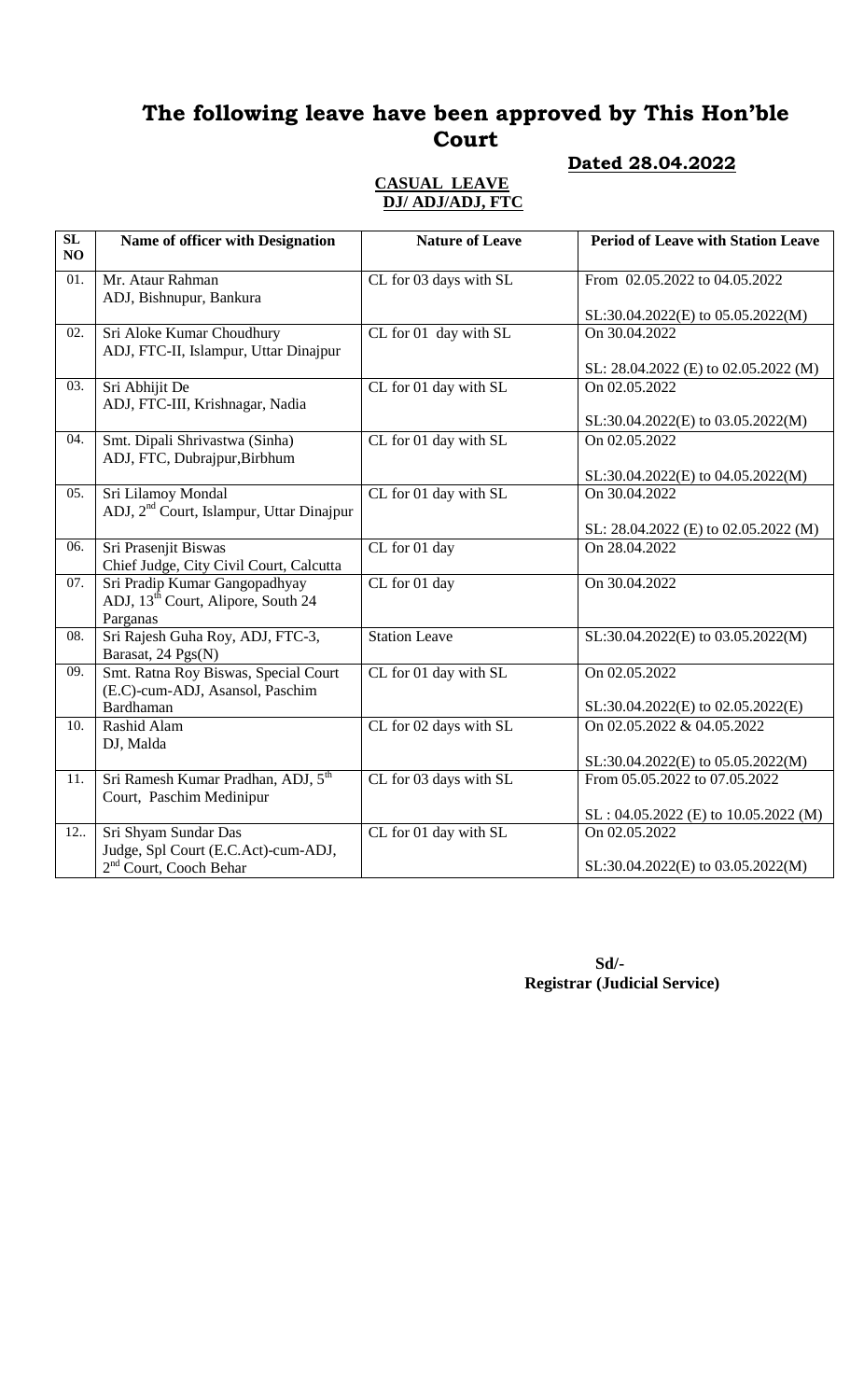### **The following leave have been approved by the Hon'ble Judge-in-Charge A.D.**

## **Dated: 28.04.2022**

# **DJ/ADJ**

| <b>SL</b><br>N <sub>O</sub> | Name of officer with<br><b>Designation</b>                      | <b>Nature of Leave</b>   | <b>Period of Leave with Station Leave</b> |
|-----------------------------|-----------------------------------------------------------------|--------------------------|-------------------------------------------|
| 01.                         | Smt. Manjusri Mondal<br>ADJ, Amta, Howrah                       | Earned Leave for 06 days | From 30.05.2022 to 04.06.2022             |
| 02.                         | Sri Indiwar Tripathi,<br>ADJ, 2 <sup>nd</sup> Court, Jalpaiguri | Earned Leave for 06 days | From 02.05.2022 to 07.05.2022             |

## **ADJ, FTC/ CJ(SD)**

| <b>SL</b><br>NO | Name of officer with<br><b>Designation</b>           | <b>Nature of Leave</b>   | <b>Period of Leave with Station Leave</b> |
|-----------------|------------------------------------------------------|--------------------------|-------------------------------------------|
| 03.             | Sri Arijit Mukhopadhyay<br>ADJ, FTC, Ranaghat, Nadia | Earned Leave for 02 days | From 12.05.2022 to 13.05.2022             |

# **CJ(JD)**

| <b>SL</b><br>N <sub>O</sub> | Name of officer with<br><b>Designation</b>                                     | <b>Nature of Leave</b>   | <b>Period of Leave with Station Leave</b> |
|-----------------------------|--------------------------------------------------------------------------------|--------------------------|-------------------------------------------|
| 04.                         | Aminur Rahaman,<br>CJ(JD), Jalpaiguri                                          | Earned Leave for 06 days | From 02.05.2022 to 07.05.2022             |
| 05.                         | Smt. Rafat Ara Qamar,<br>$CJ(JD)$ , 1 <sup>st</sup> Court, Uluberia,<br>Howrah | Earned Leave for 10 days | From 28.04.2022 to 07.05.2022             |

Sd/-

Registrar (Judicial Service)